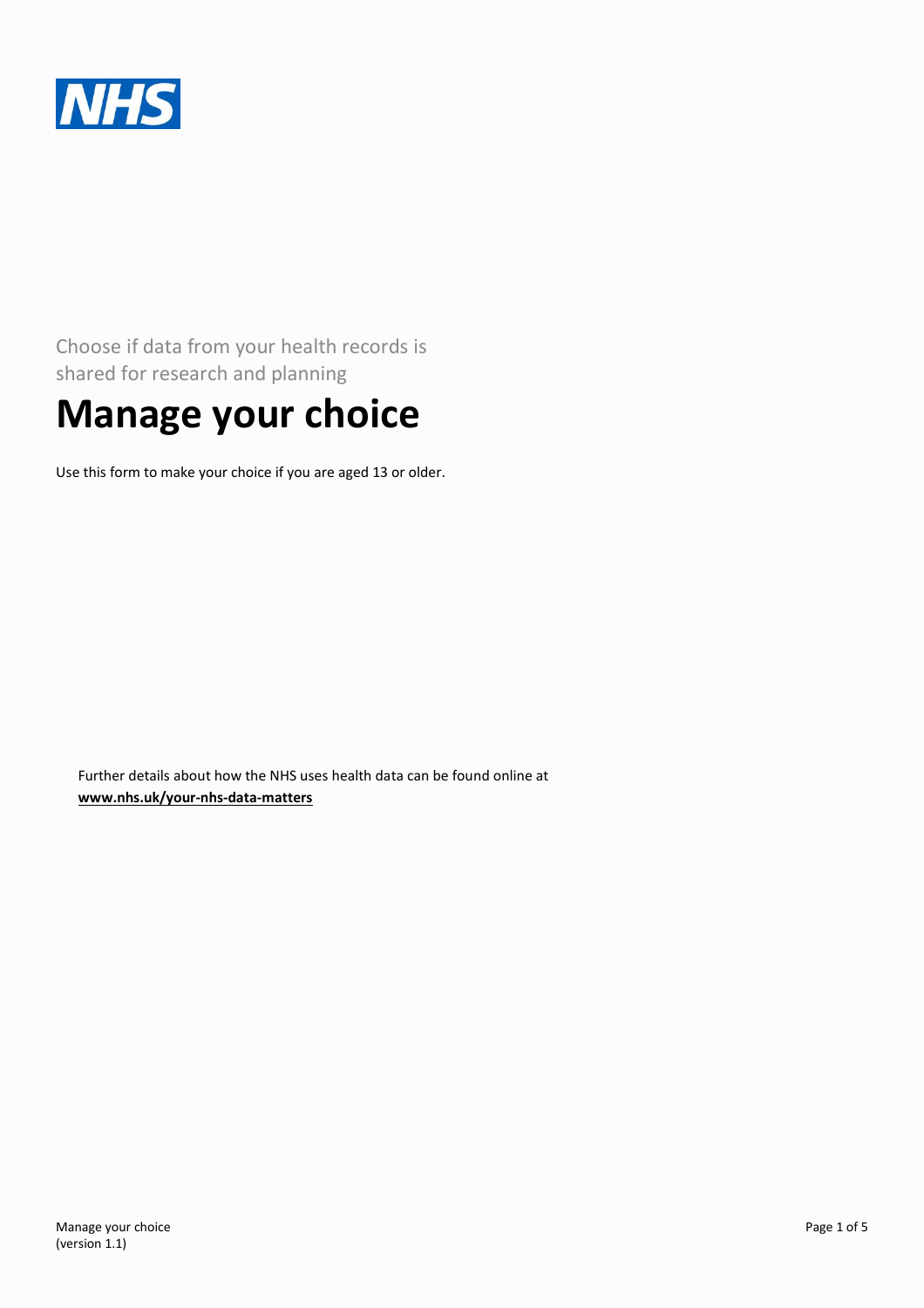### **Your details**

#### **Full name**

#### **Address**

This must be your address you have registered with your GP surgery.



# **Section 2**

### **Do you have your NHS number?**

An NHS number is a 10 digit number.

You can find your NHS number on your:

- prescriptions
- test results
- appointment letters
- referral letters



# **Yes, my NHS number is:**



# **No, I do not have my NHS number**  —<br>—<br>"

If no, go to section 3 and provide a photocopy to prove your name and address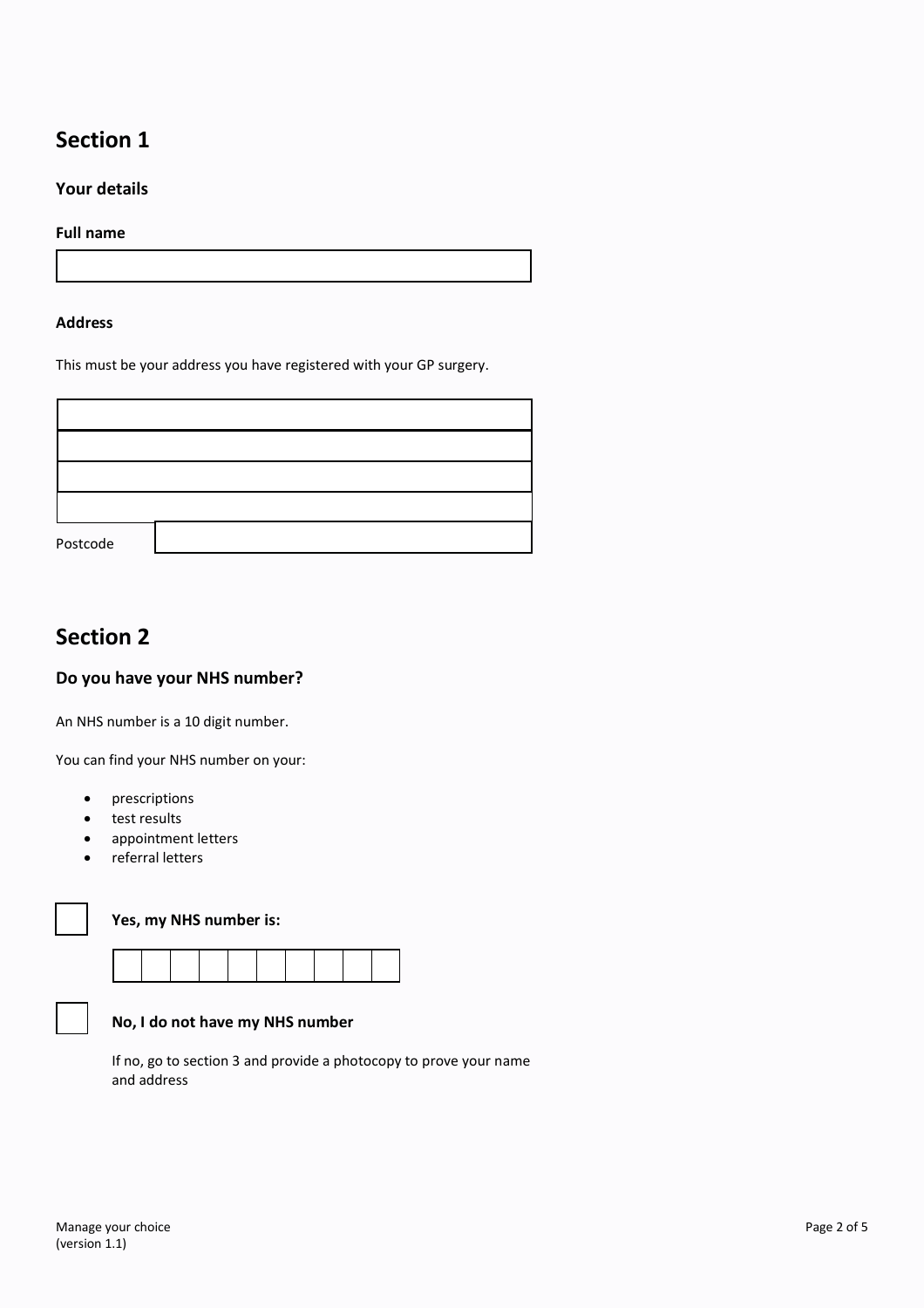## **Tell us which photocopies you are sending to prove your name and address**

Do not fill in this section if you know your NHS number.

If you cannot provide your NHS number, you need to provide photocopies to prove your:

- name
- address

 **Only send us photocopies** 

Do not send us your original documents.

#### **Photocopy provided to prove your name**

Please tick only one option



UK driving license (full or provisional)

Passport (photo page only)

Birth certificate

Marriage certificate

### **Photocopy provided to prove your address**

Your proof of address must be:

- the same as the address you gave in section 1
- no more than 12 months old

#### Please tick only one option



Utility bill (gas, electric or phone bill)

Bank or credit card statement

Mortgage statement

**•** Council tax bill or letter

**•** Payslip or P60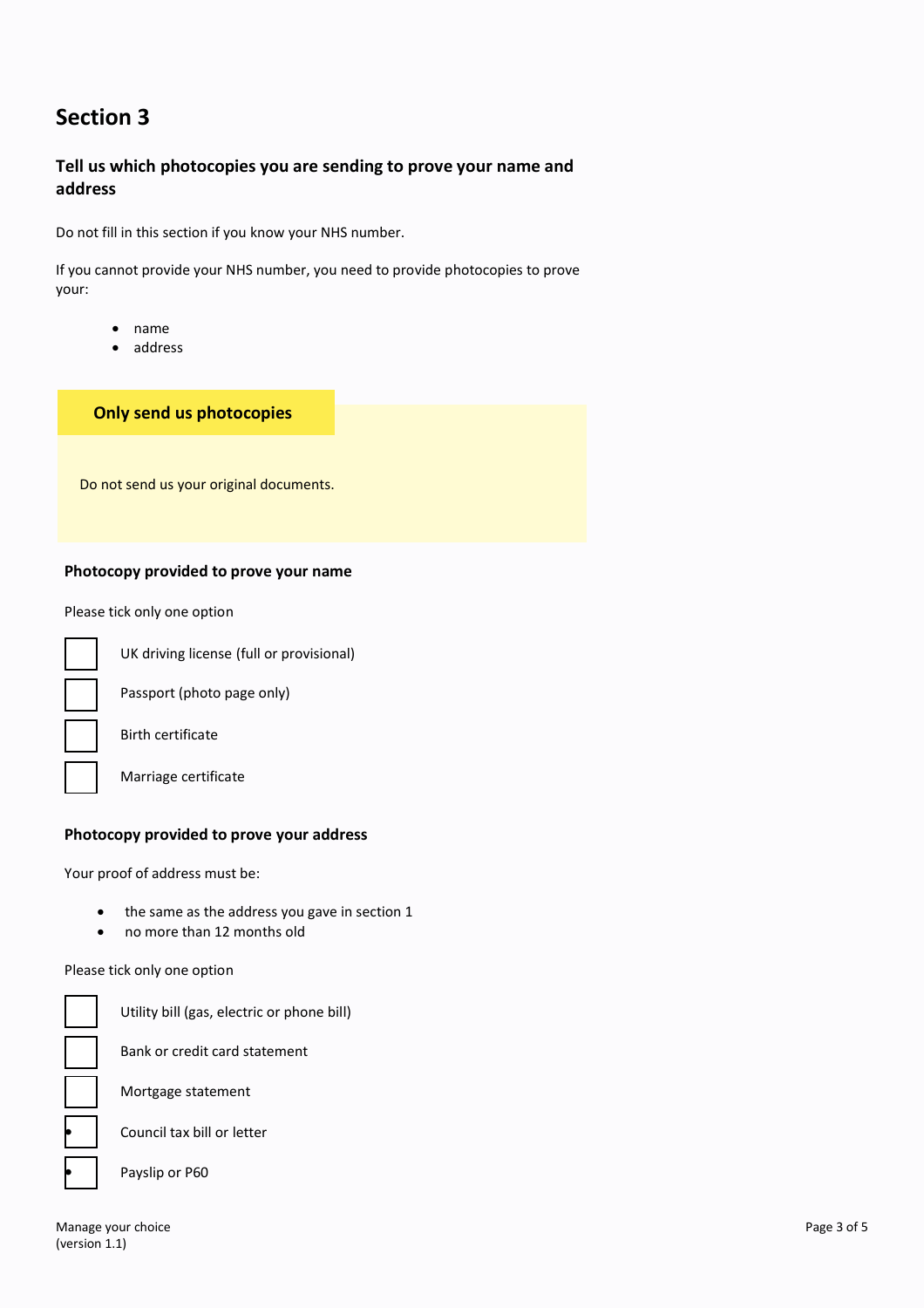## **Tell us your choice**

The choice you are making is whether your confidential patient information can be used for:

- research to find cures and better treatments for illnesses
- planning where we need to improve or provide more health services

This decision will not affect your individual care and you can change your choice at any time.

### **I allow my confidential patient information to be used for research and planning**



 **Yes,** I allow my confidential patient information to be used for research and planning



 **No,** I do not allow my confidential patient information to be used for research and planning

# **Section 5**

### **Where should we send you confirmation of your choice?**

Please only tick one option

 $~\cdot~$ 



**By email, which is:** 



 **By post to the address I gave in section 1** 

**By post to a different address, which is:** 

一<br>一 I Postcode